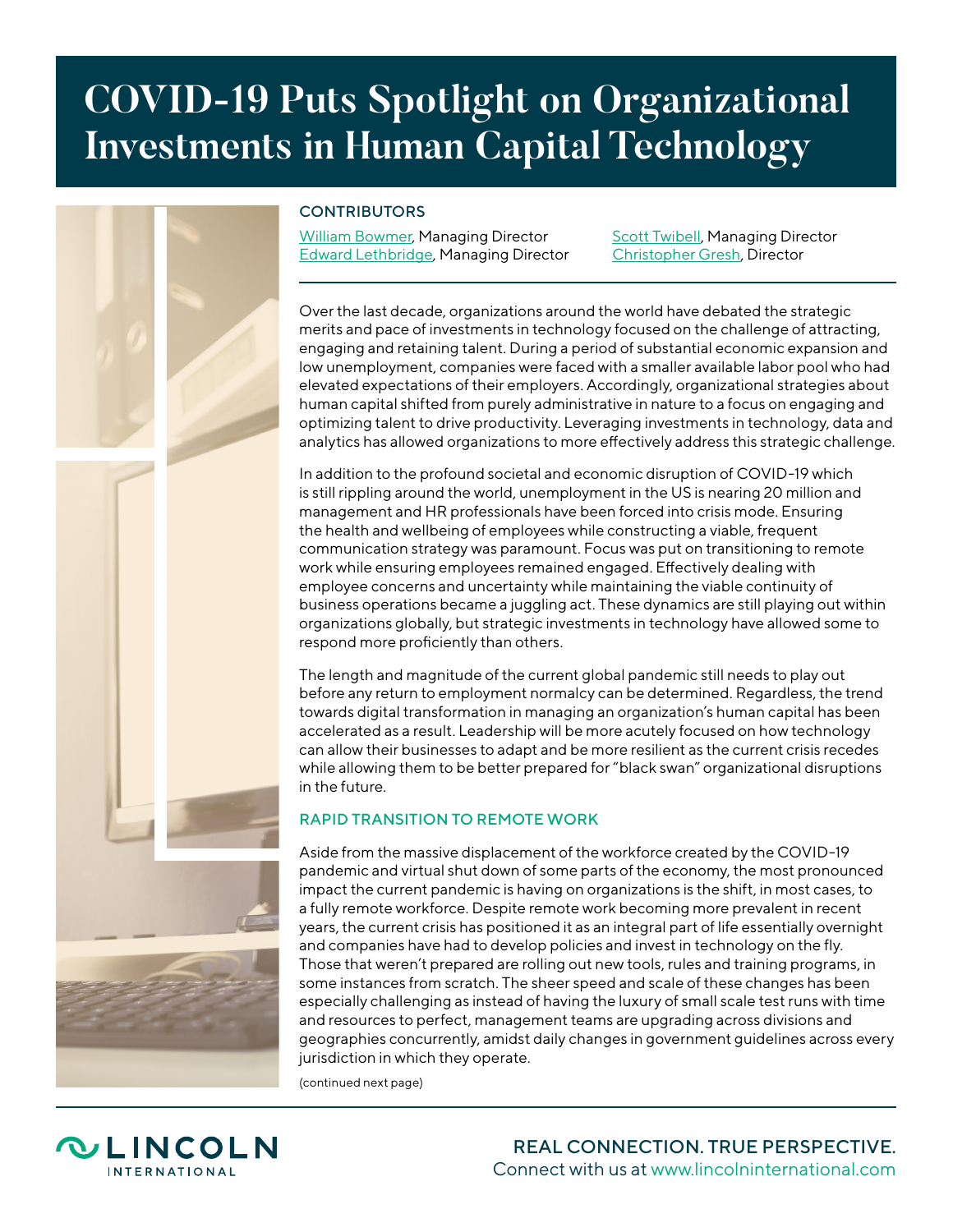One key takeaway for organizations from the pandemic will be to reevaluate their disaster and crisis recovery plans. Strategic investments in HR technology that more efficiently facilitate remote meetings, communication and collaboration will be a priority. In addition to popular solutions from Zoom, Slack and Microsoft Teams, companies that facilitate remote employee collaboration and learning experiences such as Absorb Software, Inkling, Mersive, SocialChorus and others can stand to benefit from these shifting workforce dynamics.

Lastly, the continued adoption of mobile-enabled technology and applications across the spectrum of human capital use cases will continue to rise as value is placed on flexibility and connectivity across organizations globally.

#### ADAPTIVE TALENT ACQUISITION STRATEGIES

Attracting highly qualified talent has posed a challenge for organizations during the recent high growth, low unemployment economic environment. Companies have had to get creative with employee-focused perks and additional non-pay related benefits to attract top talent with multiple employment options. The current crisis has caused massive unemployment virtually overnight and provides for a unique situation for businesses to revamp their current hiring roadmaps. However, for those organizations that are still hiring during this period of uncertainty, effective recruitment and evaluation of talent remotely has posed challenges.

Rather than conducting in-person interviews, businesses are investing in and more heavily relying on intelligent technology that provides a virtual screening and interviewing experience, such as solutions from businesses like HireVue and Spark Hire. In some instances, organizations are shifting their entire recruitment strategy online and depending on data-driven talent evaluation tools to source a broader depth of talent than has been available in recent years. Programmatic employee recruitment platforms, such as offerings from Appcast, Joveo, Pandologic and Perengo, had already been gaining significant traction in the market prior to the COVID-19 outbreak. This trend will likely continue as a result of the current crisis and result in businesses being more open to an agile, modern and technology-driven approach to talent evaluation and recruiting going forward.

*...the continued adoption of mobile-enabled technology and applications across the spectrum of human capital use cases will continue to rise as value is placed on flexibility and connectivity across organizations globally.*

*The lasting impact of the COVID-19 pandemic on organizations and employees will be myriad, but one long-term consequence will be a greater focus on employee health and wellness, and the utilization of technology to deliver benefits and assistance.*

#### LASTING IMPACT ON WORKFORCE HEALTH & WELLNESS

The lasting impact of the COVID-19 pandemic on organizations and employees will be myriad, but one longterm consequence will be a greater focus on employee health and wellness, and the utilization of technology to deliver benefits and assistance. A multitude of mobile apps and online programs have been developed in recent years to facilitate benefits for employees ranging from telehealth / virtual healthcare, mental health support and nutrition / fitness, to financial counseling and assistance in facilitating charitable / community giving. Employers will continue to invest in technology that efficiently promotes employee well-being as a key aspect of driving motivation and the overall employee experience.

(continued next page)



*One key takeaway for organizations from the pandemic will be to reevaluate their disaster and crisis recovery plans.*